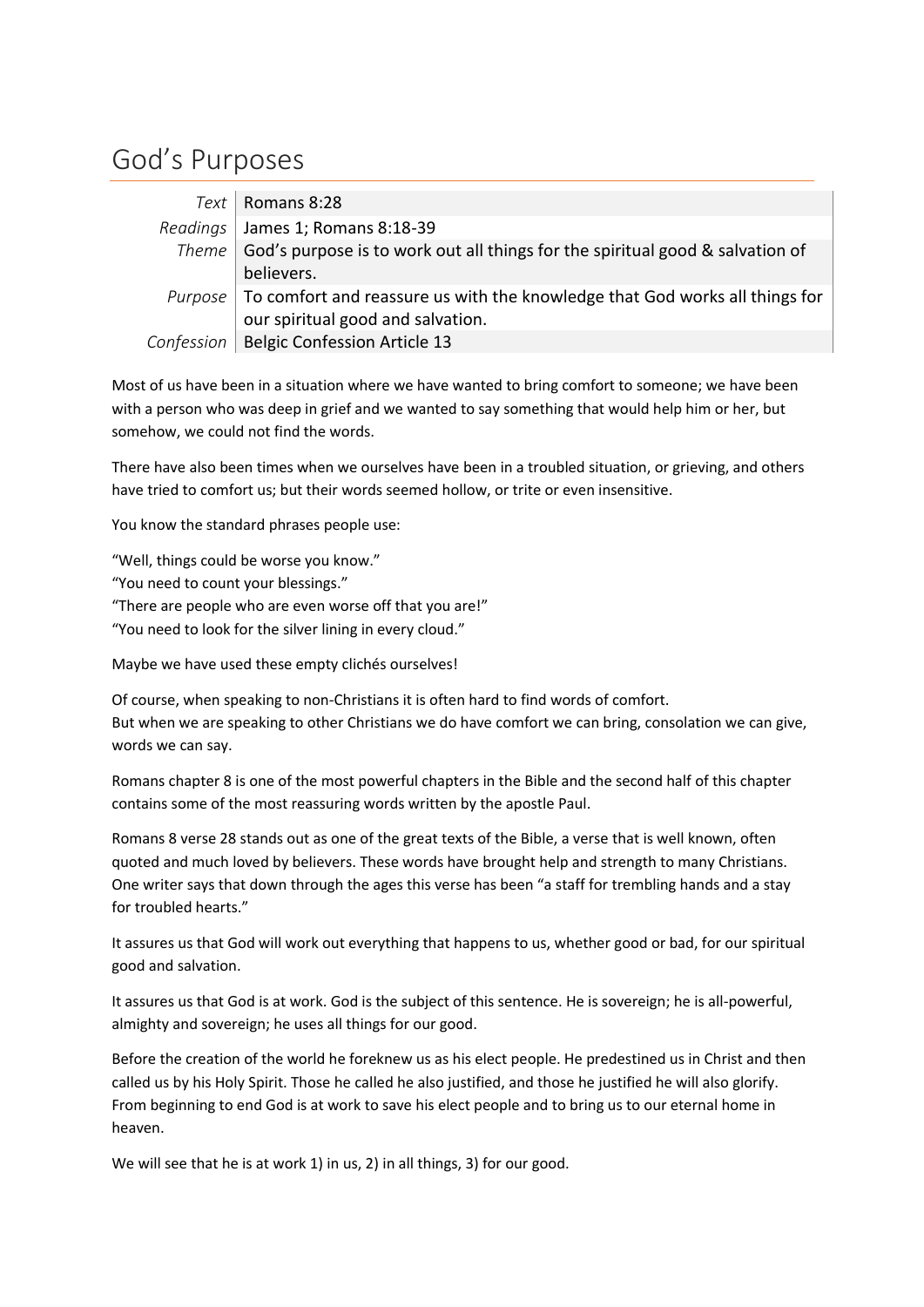**1. God is at work in us**, that is, in Christians, in those who believe in Jesus Christ. The apostle Paul describes us with two phrases.

a. The first is, "**those who love him**".

We love him because he first loved us. He took the initiative, he reached out to us, he made the first move.

"Tis he that saveth me and freely pardon gives; I love because he loveth me; I live because he lives." We love him because he loved us.

God, of course, commands us to love him. This, said Jesus, is the first and the greatest command: "Love the Lord your God with all your heart and with all your soul and with all your mind" (Matthew 22:37). To love God is the essence of true religion and is the distinguishing mark of a Christian.

b. The second description of us as Christians is that we "**have been called.**"

In theology we describe this as an "effectual call".

You might be walking your dog without a lead and it sees a cat and takes off after it! You call to your dog to come back; "Scruffy, come here!" But your dog ignores you and keeps running. Your calling is ineffective.

Not so with God's call to his elect people; his call to us is effective, it is powerful, it works. He calls us to himself through the irresistible power of the Holy Spirit. When God calls his people we listen and respond and believe!

He calls us to himself not because we are so lovable or good, nor does he call us because he really needs us in his kingdom and can't do without us – not at all!

He calls us because he loves us, because he is "compassionate and gracious, slow to anger and abounding in love" (Psalm 103:8).

God is at work in us "who love him and have been called according to his purpose."

## **2. God is at work in all things.**

"All things" means all things, that is, everything that happens to us in our lives – "rain and drought, fruitful and lean years, food and drink, health and sickness, prosperity and poverty – all things, in fact, come to us not by chance but from his fatherly hand" (Heidelberg Catechism Question and Answer 27). God rules and governs all things "so that nothing happens in this world without his appointment" (Belgic Confession Article 13). This is the doctrine of God's providence.

We don't have any trouble with this truth when things are going well, when we are in good health, when work is going smoothly, when we are making ends meet.

We have more questions about this when things go against us, when we get ill, when we lose our job, when we are struggling financially.

This verse in Romans is written in a context of suffering. Most of the second half of this chapter is about "our present sufferings" (verse 18).

Christians through all of history, and throughout the world today, have been and are going through hardship, trouble, persecution, famine, nakedness and sword. Some face death all day long; they are considered as sheep to be slaughtered (verse 23,25,35f).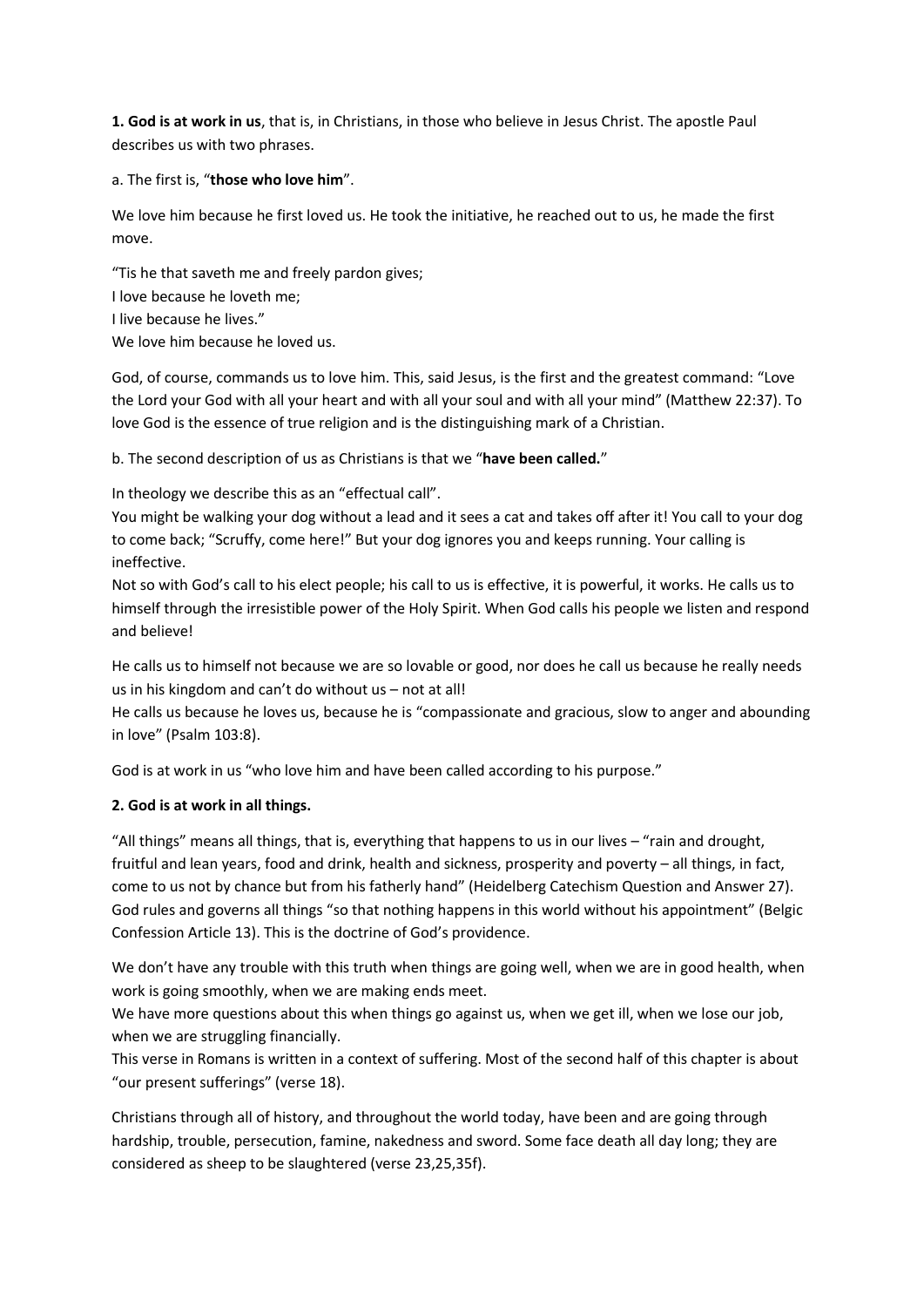Under the words "all things" Paul includes our daily struggle with sin, the death of loved ones, trials in our marriage and with our children, chronic pain, recurring illness. "All things" includes everything in our life that is distressing, perplexing, and hard to bear.

God is at work in and through these events and circumstances. Yet we must remember that God is not the author of sin nor can he be charged with the sins people commit. Sin and evil come from Satan, from the world, and from within ourselves – from our own sinful nature, not from God.

None of us understand how all this works out, especially when we are right in the middle of sickness and suffering and trial. But we often don't understand it even after the time of trial or death or difficulty.

There are many things that we know about God and his work in this world and in our lives, but there are also many things we do not know. We live in this tension, in this gap, between what we know and what we don't. We live by faith in God, "being sure of what we hope for and certain of what we do not see" (Hebrews 11:1). We live in patient hope for "what we do not yet have" (verse 25)

We know and believe that God is at work in us who love him and have been called, and that God is at work in everything that goes on.

## **3. God is at work for our good.**

This doesn't mean that suffering and death and illness are good things but rather than God uses these things for our good. The result is good. The good referred to his our spiritual good, our salvation.

One of our hymns expresses this well:

"O Father, you are sovereign, the Lord of human pain, Transmuting earthly sorrows to gold of heavenly gain. All evil over-ruling, as none but Conqueror could, Your love pursues its purpose – our soul's eternal good."

In this letter to the Romans Paul wrote, "we also rejoice in our sufferings because we know that suffering produces perseverance, and perseverance character, and character hope, and hope does not disappoint us..." (Romans 5:3)

Later Paul wrote from prison in Rome to the church in Philippi; "Now I want you to know brothers that what has happened to me has really served to advance the gospel" (Philippians 1:12); his imprisonment was for good.

James wrote, "Consider it pure joy, my brothers, whenever you face trials of many kinds, because you know that the testing of your faith develops perseverance. Perseverance must finish its work so that you may be mature and complete, not lacking anything" (James 1:2-4).

In verse 29 Paul describes God's purpose in our lives as being "conformed to the likeness of his Son." That means that God wants us to be like his Son, the Lord Jesus.

God is using all that we go through to shape us, mould us and fashion us to be more like Jesus. God wants to see in us more of the character of Jesus – his love, compassion, patience and kindness. He wants to see in us more of Christ's wisdom and depth of insight and understanding.

Of course, we will never be fully like Jesus because we are human and he is God and man; but this is the aim, the goal, the objective – to be like Christ. This is what God is doing in your life and mine, in your pain, in the poor health of your children, in your struggles at work, in your financial difficulties, in the death of someone you love, in your loneliness – he is conforming you and me "to the likeness of his Son".